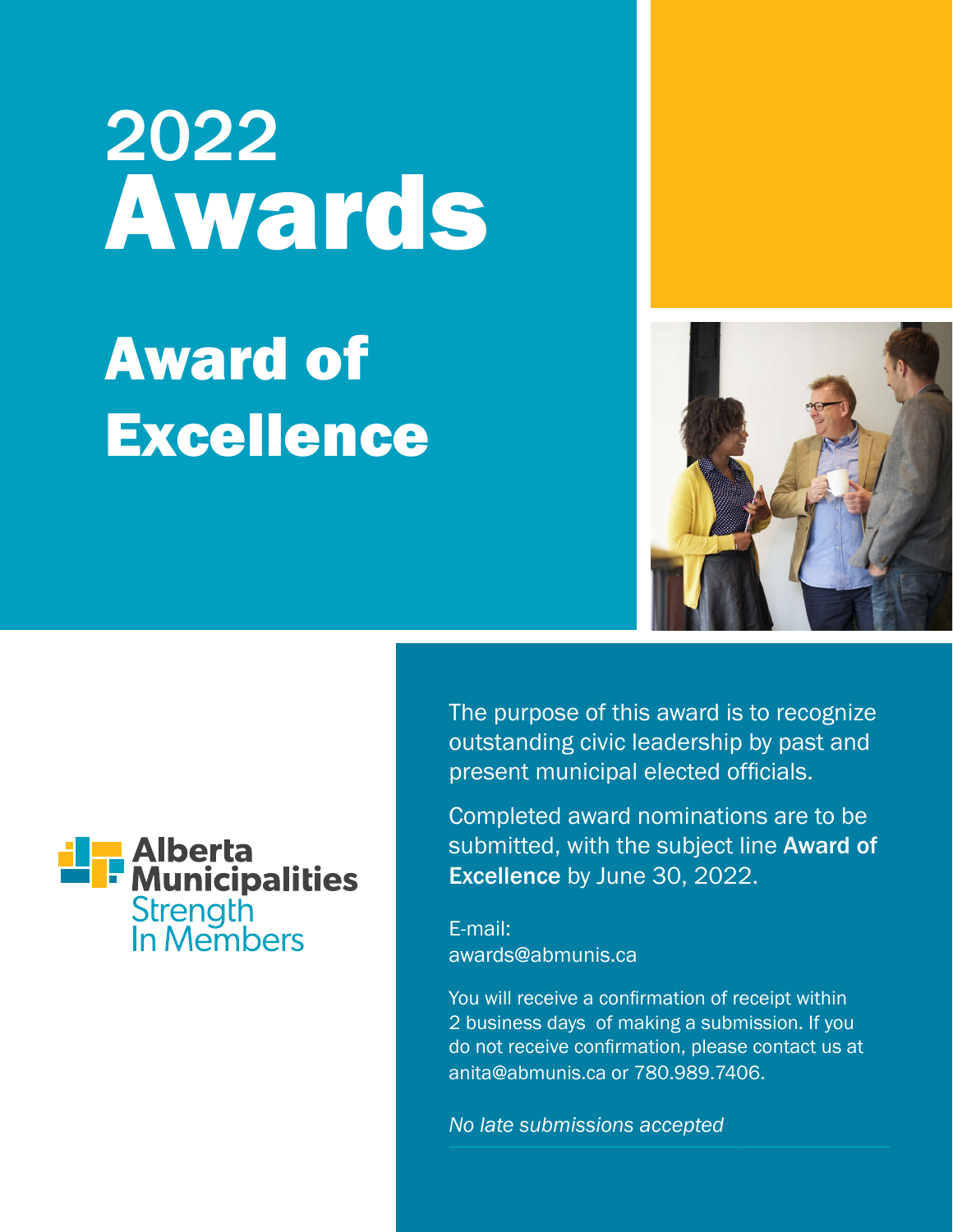### Award of Excellence

The purpose of this award is to recognize outstanding civic leadership by past and present municipal elected officials.

| <b>Criteria</b>        | A past or present Municipal Elected Official who has held office<br>for at least four years in Alberta. Current members of the Alberta<br>Municipalities Board are not eligible to receive the award. |  |
|------------------------|-------------------------------------------------------------------------------------------------------------------------------------------------------------------------------------------------------|--|
|                        | Outstanding contribution to the field of municipal politics through<br>any combination of the following:                                                                                              |  |
|                        | (a) Leadership in his/her local area                                                                                                                                                                  |  |
|                        | (b) Leadership in the provincial context, especially service to<br><b>Alberta Municipalities</b>                                                                                                      |  |
|                        | (c) Leadership in the national context, i.e.: service to the<br>FCM, holding federal government office                                                                                                |  |
|                        | (d) Recognized research in local government                                                                                                                                                           |  |
|                        | (e) Papers, presentations on local government to local,<br>regional, provincial, national or international groups or<br>organizations                                                                 |  |
| Nominating process     | A Council may nominate a peer for the Award of Excellence by<br>completing the enclosed award nomination form.                                                                                        |  |
|                        | The Municipal Secretary or City Clerk is to confirm the start<br>date of the period of service by completing the appropriate<br>section of the award nomination form.                                 |  |
|                        | The award nomination form shall be supported by biographical<br>information on the nominee's contribution to the community.                                                                           |  |
| <b>Award committee</b> | The Executive Committee is the application review awards<br>committee.                                                                                                                                |  |
| Number of awards       | The Committee may recommend bestowing the Award of<br>Excellence on no more than three individuals during the<br>course of any one year.                                                              |  |
| Type of award          | The award will be a certificate, plaque or other form of suitable<br>recognition.                                                                                                                     |  |
| Time of award          | The award will be presented during the fall of 2022.                                                                                                                                                  |  |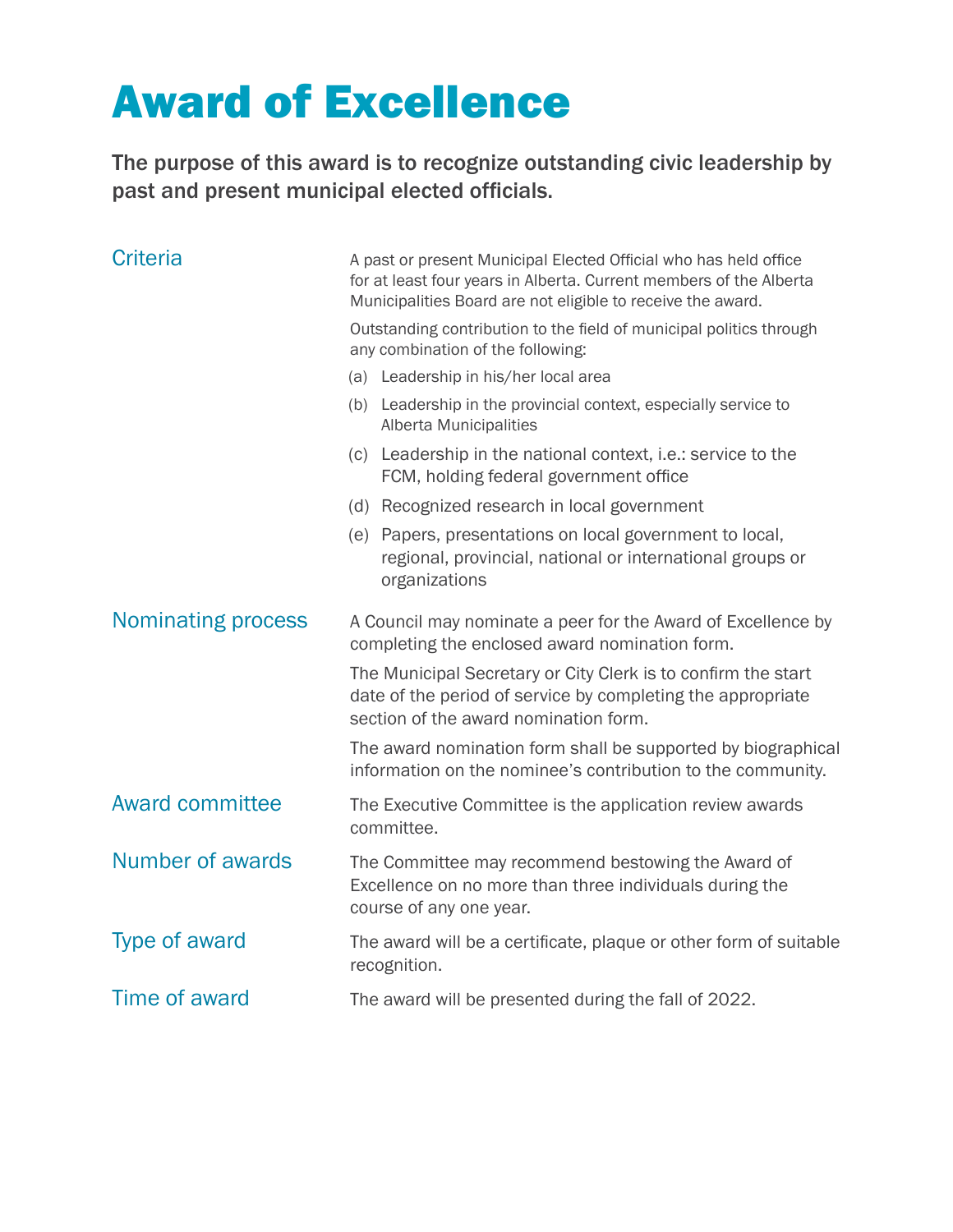#### Award of Excellence Nomination

|                                                                                      | Details/comments:                     |  |
|--------------------------------------------------------------------------------------|---------------------------------------|--|
|                                                                                      |                                       |  |
|                                                                                      |                                       |  |
|                                                                                      |                                       |  |
|                                                                                      |                                       |  |
|                                                                                      |                                       |  |
|                                                                                      |                                       |  |
|                                                                                      |                                       |  |
| Length of service as a municipal elected official:                                   |                                       |  |
|                                                                                      |                                       |  |
| As Councillor<br>$\frac{1}{\text{MM/YYYY}}$ to<br>$\frac{1}{\text{MM/YYYY}}$         |                                       |  |
| As Mayor<br>$\frac{1}{\text{MM/YYYY}}$ to $\frac{1}{\text{MM/YYYY}}$                 | Leadership In federal context:        |  |
|                                                                                      |                                       |  |
| As Councillor<br>$\frac{1}{\text{MM/YYYY}}$ to $\frac{1}{\text{MM/YYYY}}$            | Length of office years<br>YYYY - YYYY |  |
| As Mayor<br>$\frac{1}{\text{MM/YYYY}}$ to $\frac{1}{\text{MM/YYYY}}$                 | Length of office years                |  |
| Leadership In provincial context:                                                    | YYYY - YYYY                           |  |
|                                                                                      |                                       |  |
| Length of office years<br>$\begin{array}{c c} \hline \text{YYYY - YYYY} \end{array}$ | Length of office years                |  |
|                                                                                      | Details/comments:                     |  |
| Length of office years<br>YYYY - YYYY                                                |                                       |  |
|                                                                                      |                                       |  |
| Length of office years<br>YYYY - YYYY                                                |                                       |  |